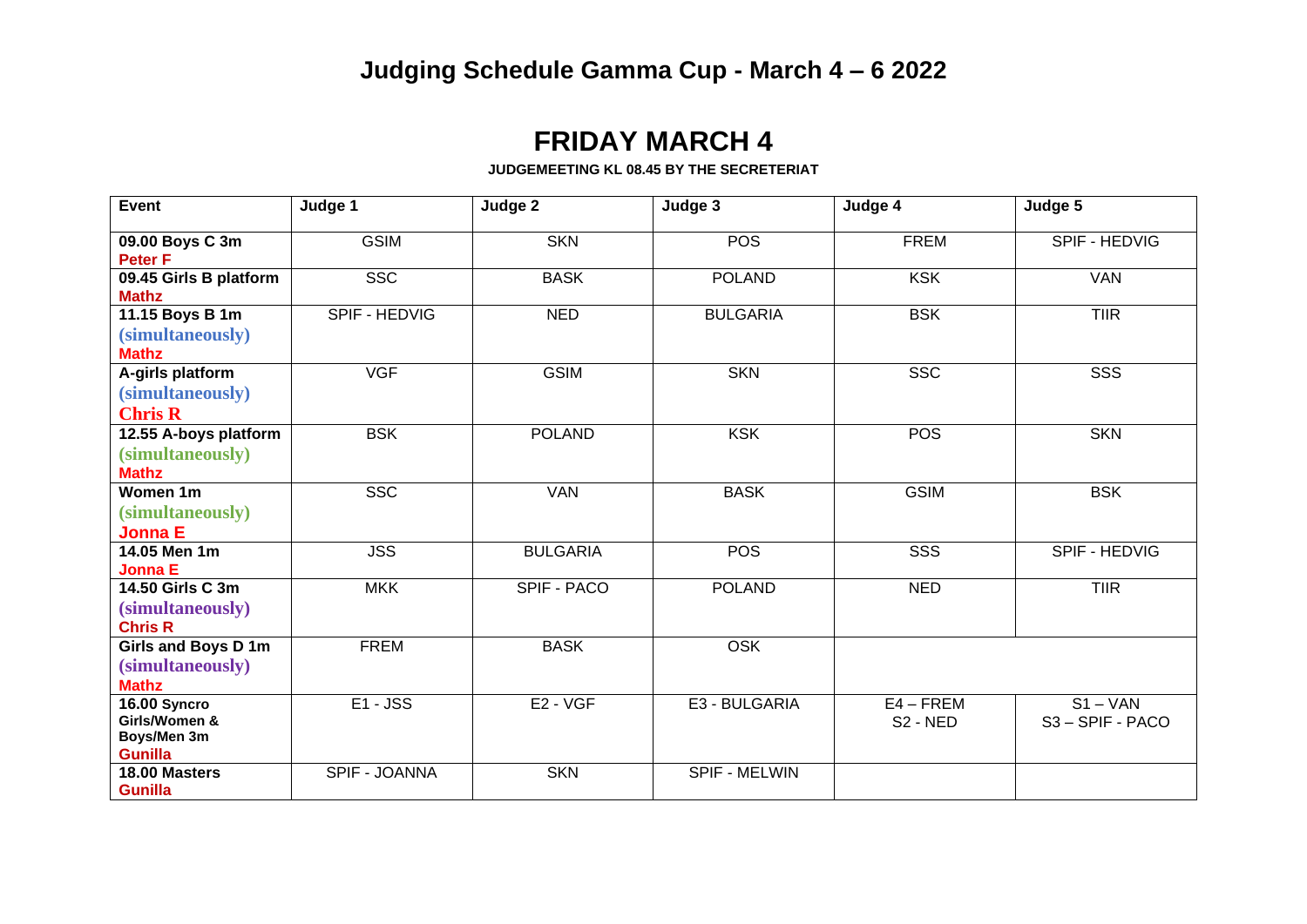## **SATURDAY MARCH 5**

**JUDGEMEETING KL 08.45 BY THE SECRETERIAT**

| <b>Event</b>                      | Judge 1              | Judge 2               | Judge 3               | Judge 4               | Judge 5              |
|-----------------------------------|----------------------|-----------------------|-----------------------|-----------------------|----------------------|
|                                   |                      |                       |                       |                       |                      |
| 09.00 Women 3m<br><b>Gunilla</b>  | <b>SKN</b>           | <b>POS</b>            | <b>GSIM</b>           | <b>BSK</b>            | <b>SSC</b>           |
| 09.55 Men 3m                      | SSS                  | <b>BASK</b>           | <b>VGF</b>            | <b>POLAND</b>         | <b>VAN</b>           |
| <b>Gunilla</b>                    |                      |                       |                       |                       |                      |
| 10.40 Girls C 1m                  | <b>BULGARIA</b>      | <b>SPIF - MELWIN</b>  | <b>FREM</b>           | <b>NED</b>            | <b>TIIR</b>          |
| (simultaneously)                  |                      |                       |                       |                       |                      |
| <b>Chris R</b>                    |                      |                       |                       |                       |                      |
| Girls A 3m                        | <b>VAN</b>           | <b>SSC</b>            | SSS                   | <b>BASK</b>           | <b>BSK</b>           |
| (simultaneously)                  |                      |                       |                       |                       |                      |
| Peter <sub>F</sub>                |                      |                       |                       |                       |                      |
| 12.55 Girls B 3m                  | JUDGEPANEL 1 POS     | <b>POLAND</b>         | <b>NED</b>            | <b>BSK</b>            | <b>BASK</b>          |
| J1 KL 12.55                       |                      |                       |                       |                       |                      |
| <b>J2 KL 14.00</b>                | JUDGEPANEL 2 SKN     | <b>SSC</b>            | <b>SPIF - FREDRIK</b> | <b>KSK</b>            | <b>VGF</b>           |
| <b>Stefan K</b>                   |                      |                       |                       |                       |                      |
| 15.05 Boys C 1m                   | <b>GSIM</b>          | <b>POS</b>            | <b>TIIR</b>           | SPIF - MELWIN         | <b>VAN</b>           |
| (simultaneously)                  |                      |                       |                       |                       |                      |
|                                   | <b>BASK</b>          | <b>SPIF - FREDRIK</b> | <b>BSK</b>            | <b>BULGARIA</b>       | <b>KSK</b>           |
| <b>Boys B Platform</b>            |                      |                       |                       |                       |                      |
| (simultaneously)                  |                      |                       |                       |                       |                      |
| <b>Peter F</b><br>16.00 Boys A 3m | <b>VGF</b>           | <b>SKN</b>            | <b>SSC</b>            | <b>SPIF - FREDRIK</b> | <b>POLAND</b>        |
| <b>Stefan K</b>                   |                      |                       |                       |                       |                      |
| 16.55 Girls and Boys              | <b>SPIF - MELWIN</b> | <b>JSS</b>            | <b>OSK</b>            |                       |                      |
| D <sub>3m</sub>                   |                      |                       |                       |                       |                      |
| <b>Jonna E</b>                    |                      |                       |                       |                       |                      |
| 17.50 Syncro Mix                  | E1 - FREM            | E2 - BULGARIA         | E3-KSK                | E4 - POLAND           | S1-SPIF - FREDRIK    |
| <b>Peter F</b>                    |                      |                       |                       | S <sub>2</sub> - TIIR | S3 - SKN             |
| 18.25 Syncro Platform             | E1 - BASK            | E2 - BSK              | E <sub>3</sub> - POS  | E4-SPIF-PACO          | $S1 - NED$           |
| <b>Peter F</b>                    |                      |                       |                       | S2 - VAN              | S <sub>3</sub> - SSC |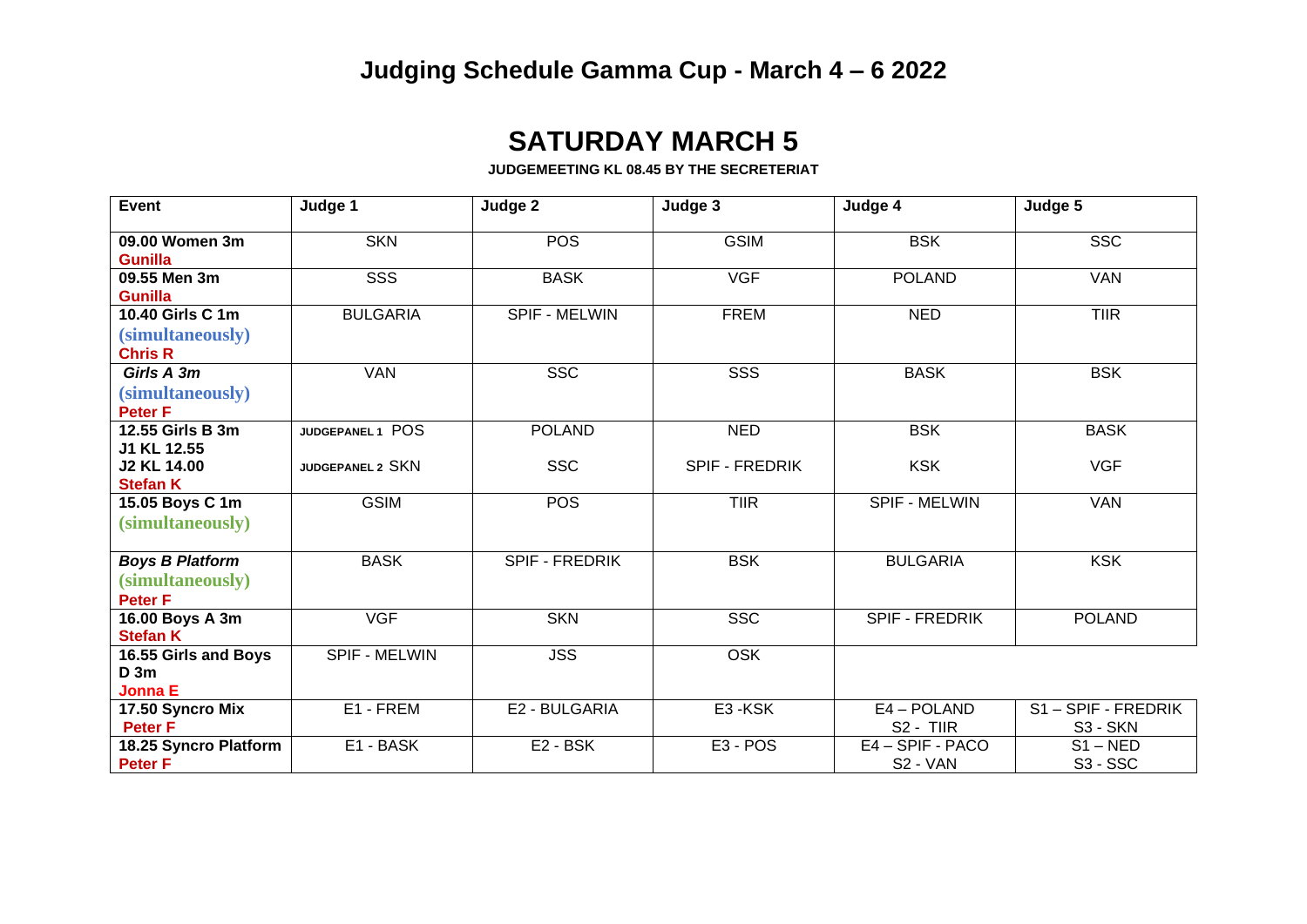## **SUNDAY MARCH 6**

**JUDGEMEETING KL 08.45 BY THE SECRETERIAT**

| Event                                                                       | Judge 1           | Judge 2         | Judge 3        | Judge 4               | Judge 5         |
|-----------------------------------------------------------------------------|-------------------|-----------------|----------------|-----------------------|-----------------|
| 9.00 Boys C Platform<br>(+ D-group)<br>(simultaneously)<br><b>Gunilla E</b> | <b>VAN</b>        | SPIF - FREDRIK  | <b>TIIR</b>    | <b>SSC</b>            | <b>MKK</b>      |
| Boys A 1m<br>(simultaneously)<br>Peter <sub>F</sub>                         | <b>KSK</b>        | <b>BASK</b>     | <b>GSIM</b>    | SSS                   | <b>SKN</b>      |
| 10.10 Girls B 1m                                                            | JUDGEPANEL 1 JSS  | <b>POLAND</b>   | <b>VGF</b>     | <b>SPIF - FREDRIK</b> | <b>NED</b>      |
| J1 KL 10.10<br>J2 KL 11.20<br><b>Gunilla E</b>                              | JUDGEPANEL 2 KSK  | SSS             | <b>FREM</b>    | <b>SSC</b>            | <b>POS</b>      |
| 12.15 Girls A 1m                                                            | JUDGEPANEL 1 BASK | <b>BULGARIA</b> | <b>VAN</b>     | <b>BSK</b>            | <b>SKN</b>      |
| (simultaneously)<br>J1 KL 12.15<br><b>J2 KL 13.20</b><br><b>Gunilla E</b>   | JUDGEPANEL 2 GSIM | <b>VGF</b>      | <b>TIIR</b>    | <b>SSS</b>            | <b>POS</b>      |
| 12.15 Girls C Platform                                                      | <b>FREM</b>       | <b>NED</b>      | <b>JSS</b>     | <b>POS</b>            | SPIF - NISSE    |
| (+ D-group)<br>(simultaneously)<br><b>Chris R</b>                           |                   |                 |                |                       |                 |
| 14.20 Boys B 3m<br><b>Stefan K</b>                                          | <b>SSC</b>        | <b>SKN</b>      | SPIF - FREDRIK | <b>GSIM</b>           | <b>KSK</b>      |
| 15.10 Women Platform<br><b>Peter F</b>                                      | <b>POLAND</b>     | <b>BSK</b>      | <b>VAN</b>     | SSS                   | <b>BULGARIA</b> |